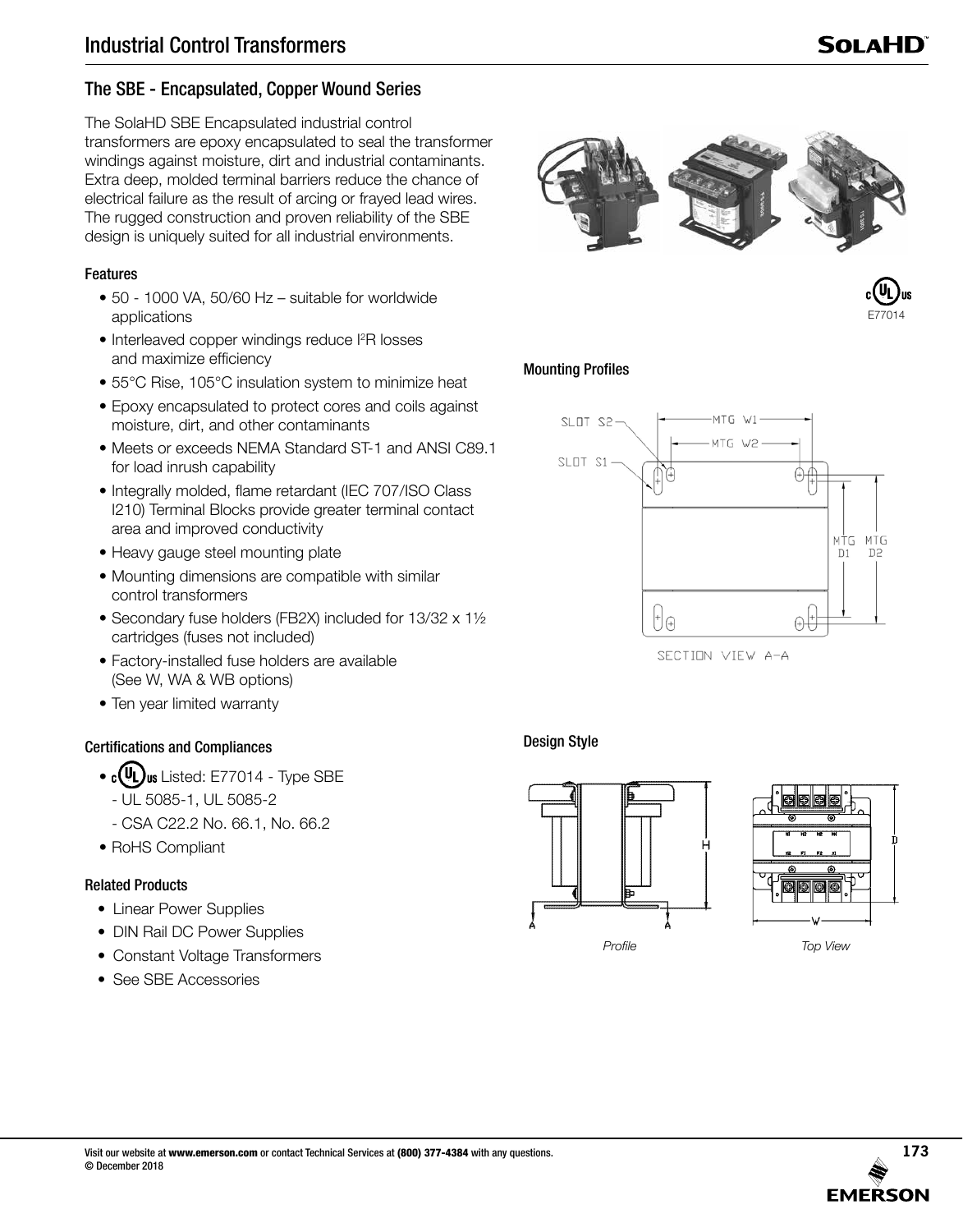#### SBE Encapsulated Series Selection Tables

#### **Group 1 – 120 x 240 Volt Primary, 24 Volt Secondary, 60 Hz**

| <b>VA</b> | Catalog<br><b>Number</b> | Height<br>in $(mm)$ | Width<br>in $(mm)$ | <b>Depth</b><br>in $(mm)$               | <b>Mtg Width</b>               | <b>Mtg Depth</b><br>$W1 / W2 - in (mm)$ D1 / D2 - in (mm) | <b>Slot Size</b><br>$S1 / S2 - in (mm)$                                    | <b>Approx. Ship</b><br>Weight Ibs (kg) |                                    |
|-----------|--------------------------|---------------------|--------------------|-----------------------------------------|--------------------------------|-----------------------------------------------------------|----------------------------------------------------------------------------|----------------------------------------|------------------------------------|
| 50        | <b>E050E</b>             | 2.72(69.1)          |                    | $3.01(76.5)$ $3.99(101.3)$              | 2.51 / N/A<br>(63.8 / N/A)     | 2.02 / N/A<br>(51.3 / N/A)                                | $.20 \times .33 / .20 \times .33$<br>$(5.1 \times 8.4 / 5.1 \times 8.4)$   | 3.0(1.36)                              |                                    |
| 75        | <b>E075E</b>             | 2.96(75.2)          |                    | $3.39(86.1)$ 4.36 (110.7)               | 2.81 / 2.50<br>(71.4 / 63.5)   | 2.10 / N/A<br>(53.3 / N/A)                                | .20 x .50 /.20 x .50<br>$(5.1 \times 12.7 / 5.1 \times 12.7)$              | 4.0(1.82)                              |                                    |
| 100       | <b>E100E</b>             | 2.96(75.2)          |                    | $3.39(86.1)$ 4.61 (117.1)               | 2.81 / 2.50<br>(71.4 / 63.5)   | 2.37 / N/A<br>(60.2 / N/A)                                | .20 x .50 /.20 x .50<br>$(5.1 \times 12.7 / 5.1 \times 12.7)$              | 5.0(2.27)                              |                                    |
| 150       | <b>E150E</b>             |                     |                    | $3.89(98.8)$ $ 4.50(114.3) 4.48(113.8)$ | 3.74 / 3.12<br>(95.0 / 79.3)   | 2.56 / 2.87<br>(65.0 / 72.9)                              | .20 x .65 /.20 x .33<br>$(5.1 \times 16.5 / 5.1 \times 8.4)$               | 8.0(3.64)                              | H <sub>1</sub><br>3<br><b>120V</b> |
| 200       | <b>E200E</b>             |                     |                    | $3.89(98.8)$ $ 4.50(114.3) 4.79(121.7)$ | 3.74 / 3.12<br>(95.0 / 79.3)   | 2.87 / 3.18<br>(72.9 / 80.8)                              | $.20 \times .65 / .20 \times .33$<br>$(5.1 \times 16.5 / 5.1 \times 8.4)$  | 10.0(4.55)                             |                                    |
| 250       | <b>E250E</b>             |                     |                    | $3.89(98.8)$ $ 4.50(114.3) 5.21(132.3)$ | 3.74 / 3.12<br>(95.0 / 79.3)   | 3.29 / 3.61<br>(83.6 / 91.7)                              | 20 x .65 /.20 x .33<br>$(5.1 \times 16.5 / 5.1 \times 8.4)$                | 11.0(5.00)                             | x2<br>X1                           |
| 300       | <b>E300E</b>             |                     |                    | 4.53 (115.1) 5.25 (133.4) 4.66 (118.4)  | 4.38 / 3.75<br>(111.3 / 95.3)  | 3.10 / N/A<br>(78.7 / N/A)                                | $.31 \times .71 / .31 \times .71$<br>$(7.9 \times 18.0 / 7.9 \times 18.0)$ | 12.0(5.45)                             |                                    |
| 350       | <b>E350E</b>             |                     |                    | 4.53 (115.1) 5.25 (133.4) 5.07 (128.8)  | 4.38 / 3.75<br>(111.3 / 95.3)  | 3.54 / N/A<br>(89.9 / N/A)                                | .31 x .71 /.31 x .71<br>$(7.9 \times 18.0 / 7.9 \times 18.0)$              | 15.0 (6.82)                            |                                    |
| 500       | <b>E500E</b>             |                     |                    | 4.53 (115.1) 5.25 (133.4) 5.75 (146.1)  | 4.38 / 3.75<br>(111.3 / 95.3)  | 4.33 / N/A<br>(110.0 / N/A)                               | .31 x .85 /.31 x .85<br>$(7.9 \times 21.6 / 7.9 \times 21.6)$              | 19.0 (8.64)                            |                                    |
| 750       | <b>E750E</b>             |                     |                    | 5.56 (141.2) 6.38 (162.1) 6.93 (176.0)  | 5.32 / 4.37<br>(135.1 / 111.0) | 4.25 / 5.75<br>(108.0 / 146.1)                            | .31 x .85 /.31 x .85<br>$(7.9 \times 21.6 / 7.9 \times 21.6)$              | 31.0 (14.09)                           |                                    |

Note: Includes FB2X Secondary fuse holder.

#### **Group 1A – Factory Installed Primary Fuse Holder Class "CC" and:**

W - Secondary Fuse Holder (Midget Cartridge, 13/32" x 1½" fuse) supplied, no covers WA - Secondary Fuse Holder (Glass or Ceramic - Type 3AG, ¼" x 1¼" fuse type); WB - Secondary Fuse Holder (Midget Cartridge, 13/32" x 1½" fuse)

|           |                                                           | Primary Fuse Holder Class "CC"                                              |                                                                                | <b>Dimensions</b>   |                                           |                           |                                          |                                      |                                                                                                    |                                           |  |  |  |
|-----------|-----------------------------------------------------------|-----------------------------------------------------------------------------|--------------------------------------------------------------------------------|---------------------|-------------------------------------------|---------------------------|------------------------------------------|--------------------------------------|----------------------------------------------------------------------------------------------------|-------------------------------------------|--|--|--|
| <b>VA</b> | W Option -<br><b>Midget Type</b><br><b>Catalog Number</b> | <b>WA Option -</b><br>Type 3AG w/<br><b>Covers</b><br><b>Catalog Number</b> | <b>WB Option -</b><br>Midget Type w/<br><b>Covers</b><br><b>Catalog Number</b> | Height<br>in $(mm)$ | <b>Width</b><br>in (mm)                   | <b>Depth</b><br>in $(mm)$ | <b>Mtg Width</b><br>W1 / W2<br>in $(mm)$ | <b>Mtg Depth</b><br>D1/D2<br>in (mm) | <b>Slot Size</b><br>S1 / S2<br>in $(mm)$                                                           | Approx.<br><b>Ship Weight</b><br>lbs (kg) |  |  |  |
| 50        | <b>E050EW</b>                                             | E050EWA                                                                     | E050EWB                                                                        | 4.18 (106.2)        | 3.01(76.5)                                | 3.99(101.3)               | 2.51 / N/A<br>(63.8 / N/A)               | 2.02 / N/A<br>(51.3 / N/A)           | .20 x .33 / .20 x .33<br>$(5.1 \times 8.4 / 5.1 \times 8.4)$                                       | 3.0(1.36)                                 |  |  |  |
| 75        | <b>E075EW</b>                                             | E075EWA                                                                     | E075EWB                                                                        | 4.41 (112.0)        | 3.39(86.1)                                | 4.36(110.7)               | 2.81 / 2.50<br>(71.4 / 63.5)             | 2.10 / N/A<br>(53.3 / N/A)           | $.20 \times .50 / .20 \times .50$<br>$(5.1 \times 12.7 / 5.1 \times 12.7)$                         | 4.0 (1.82)                                |  |  |  |
| 100       | <b>E100EW</b>                                             | E100EWA                                                                     | E100EWB                                                                        | 4.41 (112.0)        | 3.39(86.1)                                | 4.61(117.1)               | 2.81 / 2.50<br>(71.4 / 63.5)             | 2.37 / N/A<br>(60.2 / N/A)           | 20 x .50 / .20 x .50<br>$(5.1 \times 12.7 / 5.1 \times 12.7)$                                      | 5.0(2.27)                                 |  |  |  |
| 150       | <b>E150EW</b>                                             | E150EWA                                                                     | <b>E150EWB</b>                                                                 |                     | $5.36(136.1)$ 4.50 (114.3) 4.48 (113.8)   |                           | 3.74 / 3.12<br>(95.0 / 79.3)             | 2.56 / 2.87<br>(65.0 / 72.9)         | .20 x .65 / .20 x .33<br>$(5.1 \times 16.5 / 5.1 \times 8.4)$                                      | 8.0 (3.64)                                |  |  |  |
| 200       | <b>E200EW</b>                                             | E200EWA                                                                     | E200EWB                                                                        |                     | $5.36(136.1)$ 4.50 (114.3) 4.79 (121.7)   |                           | 3.74 / 3.12<br>(95.0 / 79.3)             | 2.87 / 3.18<br>(72.9 / 80.8)         | .20 x .65 / .20 x .33<br>$(5.1 \times 16.5 / 5.1 \times 8.4)$                                      | 10.0(4.55)                                |  |  |  |
| 250       | <b>E250EW</b>                                             | E250EWA                                                                     | <b>E250EWB</b>                                                                 |                     | $5.36(136.1)$ 4.50 (114.3) 5.21 (132.3)   |                           | 3.74 / 3.12<br>(95.0 / 79.3)             | 3.29/3.61<br>(83.6 / 91.7)           | .20 x .65 / .20 x .33<br>$(5.1 \times 16.5 / 5.1 \times 8.4)$                                      | 11.0(5.00)                                |  |  |  |
| 300       | <b>E300EW</b>                                             | E300EWA                                                                     | E300EWB                                                                        |                     | 5.99 (152.1) 5.25 (133.4) 4.66 (118.4)    |                           | 4.38 / 3.75<br>(111.3 / 95.3)            | 3.10 / N/A<br>(78.7 / N/A)           | $.31 \times .71 / .31 \times .71$<br>$(7.9 \times 18.0 / 7.9 \times 18.0)$                         | 12.0 (5.45)                               |  |  |  |
| 350       | <b>E350EW</b>                                             | E350EWA                                                                     | E350EWB                                                                        |                     | $5.99(152.1)$ 5.25 (133.4) 5.07 (128.8)   |                           | 4.38 / 3.75<br>(111.3 / 95.3)            | 3.54 / N/A<br>(89.9 / N/A)           | $.31 \times .71 / .31 \times .71$<br>$(7.9 \times 18.0 / 7.9 \times 18.0)$                         | 15.0 (6.82)                               |  |  |  |
| 500       | <b>E500EW</b>                                             | <b>NA</b>                                                                   | E500EWB                                                                        |                     | $5.99(152.1)$ $5.25(133.4)$ $5.75(146.1)$ |                           | 4.38 / 3.75<br>(111.3 / 95.3)            | 4.33 / N/A<br>(110.0 / N/A)          | .31 x .85 / .31 x .85<br>$(7.9 \times 21.6 / 7.9 \times 21.6)$                                     | 19.0 (8.64)                               |  |  |  |
| 750       | <b>E750EW</b>                                             | <b>NA</b>                                                                   | <b>E750EWB</b>                                                                 |                     | 7.01 (178.1) 6.38 (162.1) 6.93 (176.0)    |                           | 5.32 / 4.37                              | 4.25 / 5.75                          | .31 x .85 / .31 x .85<br>$(135.1 / 111.0)$ $(108.0 / 146.1)$ $(7.9 \times 21.6 / 7.9 \times 21.6)$ | 31.0 (14.09)                              |  |  |  |

Notes: WA and WB suffix include finger safe covers. Fuses not included. FB2 sold separately for W option. Secondary fusing assembly required.

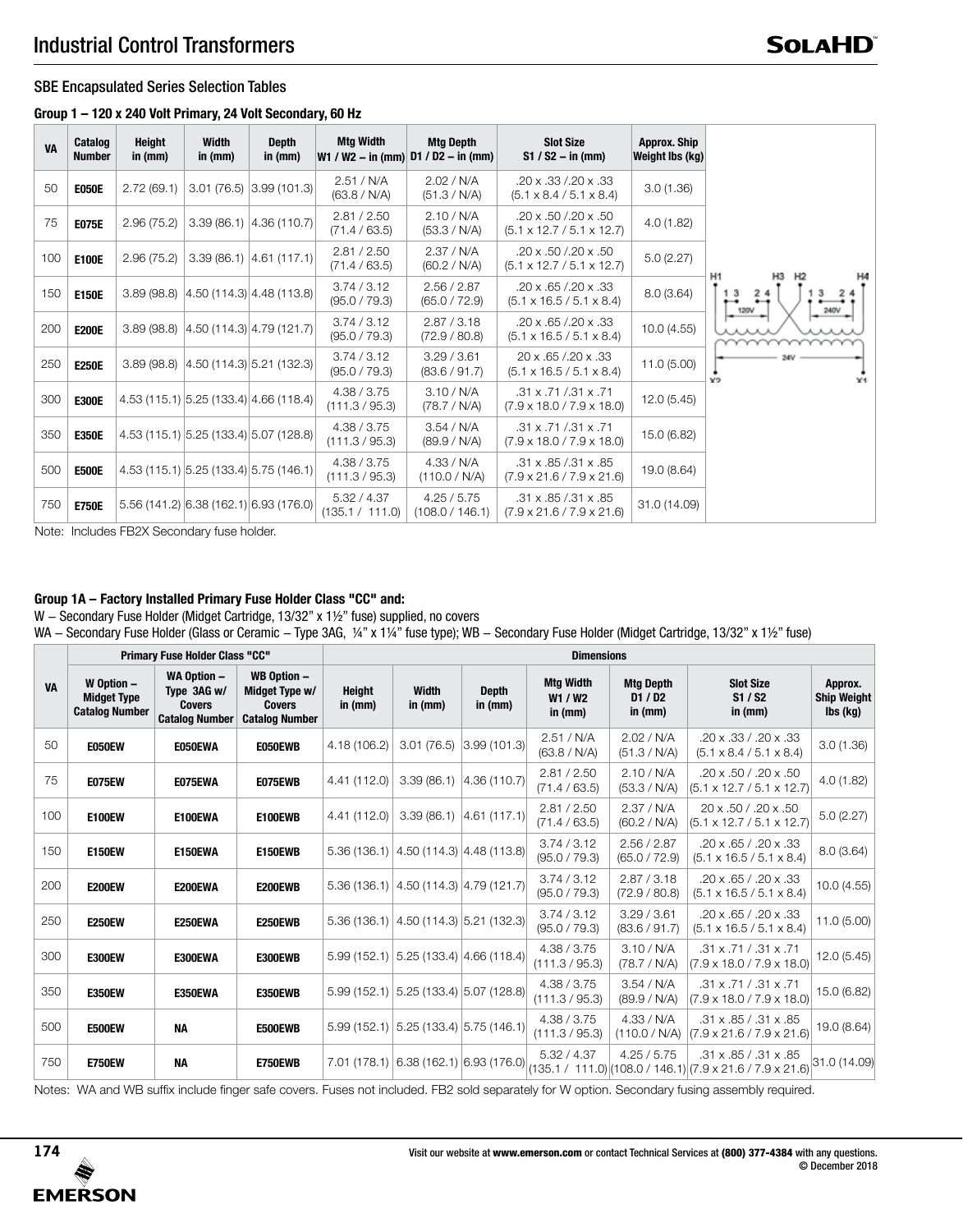#### SBE Encapsulated Series Selection Tables

**Group 2 – 220 x 440 Volt Primary, 110 Volt Secondary, 50/60 Hz, 230 x 460 Volt Primary, 115 Volt Secondary, 50/60 Hz 240 x 480 Volt Primary, 120 Volt Secondary, 60 Hz**

| VA   | Catalog<br><b>Number</b> | <b>Height</b><br>in (mm) | Width<br>in $(mm)$ | <b>Depth</b><br>in (mm)                   | <b>Mtg Width</b><br>$W1 / W2 - in (mm)$ | <b>Mtg Depth</b><br>$D1 / D2 - in (mm)$ | <b>Slot Size</b><br>$S1 / S2 - in (mm)$                                      | <b>Approx. Ship</b><br>Weight lbs (kg) |              |
|------|--------------------------|--------------------------|--------------------|-------------------------------------------|-----------------------------------------|-----------------------------------------|------------------------------------------------------------------------------|----------------------------------------|--------------|
| 50   | E050                     | 2.72(69.1)               | 3.01(76.5)         | 3.99(101.3)                               | 2.51 / N/A<br>(63.8 / N/A)              | 2.02 / N/A<br>(51.3 / N/A)              | .20 x .33 /.20 x .33<br>$(5.1 \times 8.4 / 5.1 \times 8.4)$                  | 3.0(1.36)                              |              |
| 75   | E075                     | 2.96(75.2)               | 3.39(86.1)         | 4.36 (110.7)                              | 2.81 / 2.50<br>(71.4 / 63.5)            | 2.10 / N/A<br>(53.3 / N/A)              | .20 x .50 /.20 x .50<br>$(5.1 \times 12.7 / 5.1 \times 12.7)$                | 4.0(1.82)                              |              |
| 100  | E100                     | 2.96(75.2)               | 3.39(86.1)         | 4.61(117.1)                               | 2.81 / 2.50<br>(71.4 / 63.5)            | 2.37 / N/A<br>(60.2 / N/A)              | .20 x .50 /.20 x .50<br>$(5.1 \times 12.7 / 5.1 \times 12.7)$                | 5.0(2.27)                              |              |
| 150  | E150                     |                          |                    | $3.89(98.8)$ $ 4.50(114.3) $ 4.48 (113.8) | 3.74 / 3.12<br>(95.0 / 79.3)            | 2.56 / 2.87<br>(65.0 / 72.9)            | $.20 \times 0.65 / 0.20 \times 0.33$<br>$(5.1 \times 16.5 / 5.1 \times 8.4)$ | 8.0(3.64)                              | H1<br>-3     |
| 200  | E200                     |                          |                    | $3.89(98.8)$ $ 4.50(114.3) $ 4.79 (121.7) | 3.74 / 3.12<br>(95.0 / 79.3)            | 2.87 / 3.18<br>(72.9 / 80.8)            | .20 x .65 /.20 x .33<br>$(5.1 \times 16.5 / 5.1 \times 8.4)$                 | 10.0(4.55)                             | 240V<br>480V |
| 250  | E250                     |                          |                    | $3.89(98.8)$ $ 4.50(114.3) $ 5.21 (132.3) | 3.74 / 3.12<br>(95.0 / 79.3)            | 3.29 / 3.61<br>(83.6 / 91.7)            | $.20 \times .65 / .20 \times .33$<br>$(5.1 \times 16.5 / 5.1 \times 8.4)$    | 11.0(5.00)                             |              |
| 300  | E300                     |                          |                    | 4.53(115.1) 5.25(133.4) 4.66(118.4)       | 4.38 / 3.75<br>(111.3 / 95.3)           | 3.10 / N/A<br>(78.7 / N/A)              | .31 x .71 /.31 x .71<br>$(7.9 \times 18.0 / 7.9 \times 18.0)$                | 12.0(5.45)                             | x2<br>X1     |
| 350  | E350                     |                          |                    | 4.53(115.1) 5.25(133.4) 5.07(128.8)       | 4.38 / 3.75<br>(111.3 / 95.3)           | 3.54 / N/A<br>(89.9 / N/A)              | $.31 \times .71 / .31 \times .71$<br>$(7.9 \times 18.0 / 7.9 \times 18.0)$   | 15.0 (6.82)                            |              |
| 500  | <b>E500</b>              |                          |                    | 4.53(115.1) 5.25(133.4) 5.75(146.1)       | 4.38 / 3.75<br>(111.3 / 95.3)           | 4.33 / N/A<br>(110.0 / N/A)             | .31 x .85 /.31 x .85<br>$(7.9 \times 21.6 / 7.9 \times 21.6)$                | 19.0 (8.64)                            |              |
| 750  | E750                     |                          |                    | 5.56(141.2) 6.38(162.1) 6.93(176.0)       | 5.32 / 4.37<br>(135.1 / 111.0)          | 4.25 / 5.75<br>(108.0 / 146.1)          | 31 x .85 / .31 x .85<br>$(7.9 \times 21.6 / 7.9 \times 21.6)$                | 31.0 (14.09)                           |              |
| 1000 | E1000                    |                          |                    | 5.56(141.2) 6.38(162.1) 7.36(186.9)       | 5.32 / 4.37<br>(135.1 / 111.0)          | 4.68 / 6.18<br>(118.9 / 157.0)          | 31 x .85 / .31 x .85<br>$(7.9 \times 21.6 / 7.9 \times 21.6)$                | 36.0 (16.36)                           |              |

Note: Includes FB2X Secondary fuse holder.

**Group 2A – Factory Installed Primary Fuse Holder Class "CC" and:** W - Secondary Fuse Holder (Midget Cartridge, 13/32" x 1½" fuse) supplied, no covers; WA - Secondary Fuse Holder (Glass or Ceramic - Type 3AG, ¼" x 1¼" fuse type); WB - Secondary Fuse Holder (Midget Cartridge, 13/32" x 1½" fuse)

|           | <b>Primary Fuse Holder Class "CC"</b>                     |                                               |                                                                                       | <b>Dimensions</b>   |                           |                                            |                                          |                                        |                                                                                       |                                           |  |  |
|-----------|-----------------------------------------------------------|-----------------------------------------------|---------------------------------------------------------------------------------------|---------------------|---------------------------|--------------------------------------------|------------------------------------------|----------------------------------------|---------------------------------------------------------------------------------------|-------------------------------------------|--|--|
| <b>VA</b> | W Option -<br><b>Midget Type</b><br><b>Catalog Number</b> | <b>3AG w/ Covers</b><br><b>Catalog Number</b> | WA Option - Type WB Option - Midget<br><b>Type w/ Covers</b><br><b>Catalog Number</b> | Height<br>in $(mm)$ | <b>Width</b><br>(in (mm)) | <b>Depth</b><br>in $(mm)$                  | <b>Mtg Width</b><br>W1 / W2<br>in $(mm)$ | <b>Mtg Depth</b><br>D1/D2<br>in $(mm)$ | <b>Slot Size</b><br>S1 / S2<br>in $(mm)$                                              | Approx.<br><b>Ship Weight</b><br>lbs (kg) |  |  |
| 50        | <b>E050W</b>                                              | E050WA                                        | <b>E050WB</b>                                                                         | 4.18 (106.2)        |                           | $3.01(76.5)$ 3.99 (101.3)                  | 2.51 / N/A<br>(63.8 / N/A)               | 2.02 / N/A<br>(51.3 / N/A)             | .20 x .33 / .20 x .33<br>$(5.1 \times 8.4 / 5.1 \times 8.4)$                          | 3.0(1.36)                                 |  |  |
| 75        | <b>E075W</b>                                              | <b>E075WA</b>                                 | <b>E075WB</b>                                                                         |                     |                           | $4.41(112.0)$ 3.39 (86.1) 4.36 (110.7)     | 2.81 / 2.50<br>(71.4 / 63.5)             | 2.10 / N/A<br>(53.3 / N/A)             | .20 x .50 / .20 x .50<br>$(5.1 \times 12.7 / 5.1 \times 12.7)$                        | 4.0(1.82)                                 |  |  |
| 100       | <b>E100W</b>                                              | <b>E100WA</b>                                 | <b>E100WB</b>                                                                         |                     |                           | $4.41(112.0)$ 3.39 (86.1) 4.61 (117.1)     | 2.81 / 2.50<br>(71.4 / 63.5)             | 2.37 / N/A<br>(60.2 / N/A)             | .20 x .50 / .20 x .50<br>$(5.1 \times 12.7 / 5.1 \times 12.7)$                        | 5.0(2.27)                                 |  |  |
| 150       | <b>E150W</b>                                              | <b>E150WA</b>                                 | <b>E150WB</b>                                                                         |                     |                           | $5.36(136.1)$ $ 4.50(114.3) $ 4.48 (113.8) | 3.74 / 3.12<br>(95.0 / 79.3)             | 2.56 / 2.87<br>(65.0 / 72.9)           | .20 x .65 / .20 x .33<br>$(5.1 \times 16.5 / 5.1 \times 8.4)$                         | 8.0 (3.64)                                |  |  |
| 200       | <b>E200W</b>                                              | <b>E200WA</b>                                 | <b>E200WB</b>                                                                         |                     |                           | 5.36(136.1) 4.50(114.3) 4.79(121.7)        | 3.74 / 3.12<br>(95.0 / 79.3)             | 2.87 / 3.18<br>(72.9 / 80.8)           | .20 x .65 / .20 x .33<br>$(5.1 \times 16.5 / 5.1 \times 8.4)$                         | 10.0 (4.55)                               |  |  |
| 250       | <b>E250W</b>                                              | <b>E250WA</b>                                 | <b>E250WB</b>                                                                         |                     |                           | $5.36(136.1)$ $ 4.50(114.3) 5.21(132.3)$   | 3.74 / 3.12<br>(95.0 / 79.3)             | 3.29 / 3.61<br>(83.6 / 91.7)           | .20 x .65 / .20 x .33<br>$(5.1 \times 16.5 / 5.1 \times 8.4)$                         | 11.0(5.00)                                |  |  |
| 300       | <b>E300W</b>                                              | E300WA                                        | <b>E300WB</b>                                                                         |                     |                           | $5.99(152.1)$ $5.25(133.4)$ 4.66 (118.4)   | 4.38 / 3.75<br>(111.3 / 95.3)            | 3.10 / N/A<br>(78.7 / N/A)             | .31 x .71 / .31 x .71<br>$(7.9 \times 18.0 / 7.9 \times 18.0)$                        | 12.0(5.45)                                |  |  |
| 350       | <b>E350W</b>                                              | <b>E350WA</b>                                 | <b>E350WB</b>                                                                         |                     |                           | 5.99 (152.1) 5.25 (133.4) 5.07 (128.8)     | 4.38 / 3.75<br>(111.3 / 95.3)            | 3.54 / N/A<br>(89.9 / N/A)             | $.31 \times .71 / .31 \times .71$<br>$(7.9 \times 18.0 / 7.9 \times 18.0)$            | 15.0 (6.82)                               |  |  |
| 500       | <b>E500W</b>                                              | E500WA                                        | <b>E500WB</b>                                                                         |                     |                           | $5.99(152.1)$ $5.25(133.4)$ $5.75(146.1)$  | 4.38 / 3.75<br>(111.3 / 95.3)            | 4.33 / N/A<br>(110.0 / N/A)            | .31 x .85 / .31 x .85<br>$(7.9 \times 21.6 / 7.9 \times 21.6)$                        | 19.0 (8.64)                               |  |  |
| 750       | <b>E750W</b>                                              | <b>E750WA</b>                                 | <b>E750WB</b>                                                                         |                     |                           | 7.01 (178.1) 6.38 (162.1) 6.93 (176.0)     | 5.32 / 4.37<br>(135.1 / 111.0)           | 4.25 / 5.75                            | .31 x .85 / .31 x .85<br>$(108.0 / 146.1)$ (7.9 x 21.6 / 7.9 x 21.6)                  | 31.0(14.09)                               |  |  |
| 1000      | E1000W                                                    | <b>E1000WA</b>                                | <b>E1000WB</b>                                                                        |                     |                           | 7.01 (178.1) 6.38 (162.1) 7.36 (186.9)     | 5.32 / 4.37                              | 4.68 / 6.18                            | .31 x .85 / .31 x .85<br>(135.1 / 111.0)   (118.9 / 157.0)  (7.9 x 21.6 / 7.9 x 21.6) | 36.0 (16.36)                              |  |  |

Notes: WA and WB suffix include finger safe covers. Fuses not included. W option for secondary fusing requires assembly (FB2 sold separately).

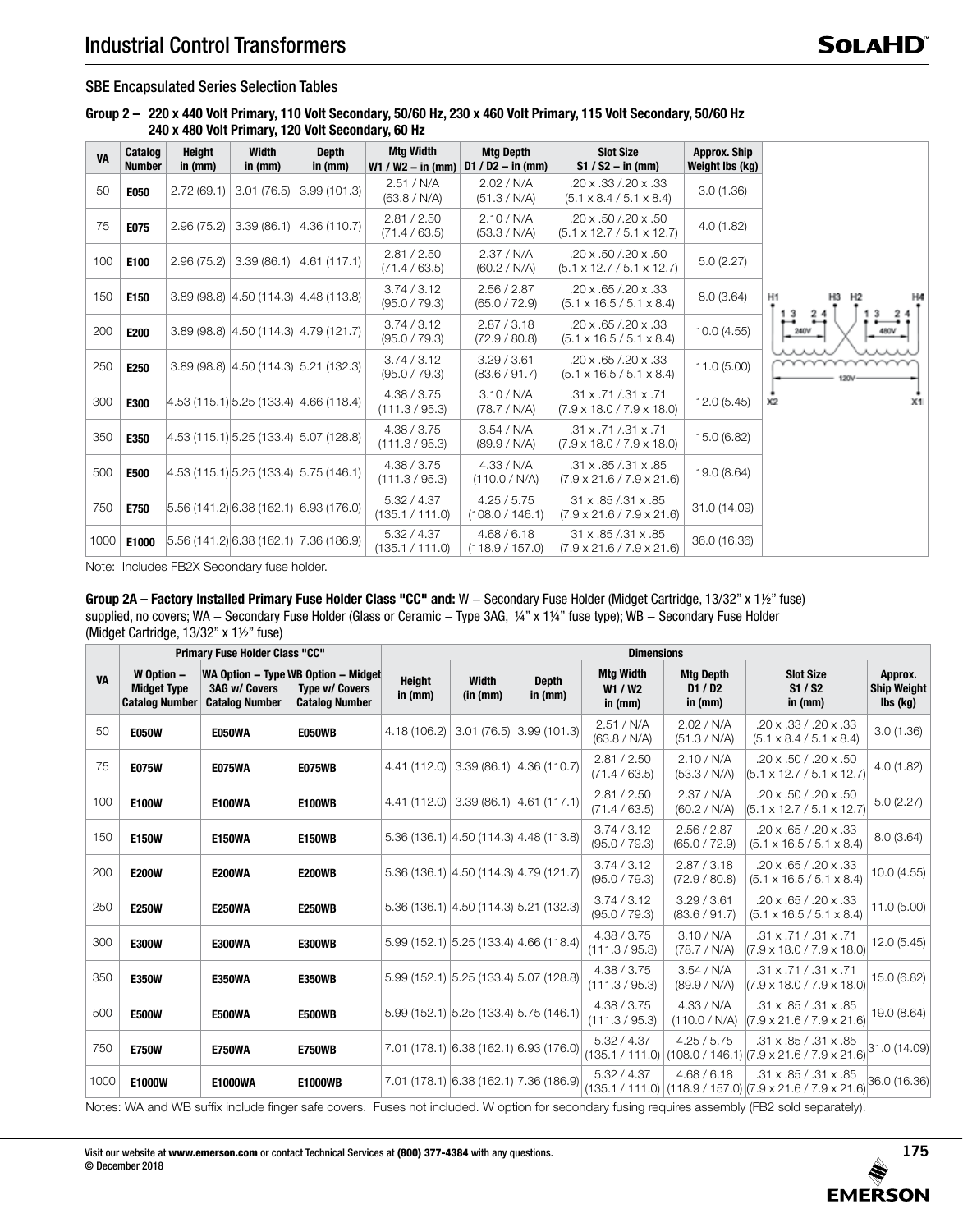SBE Series Selection Tables - continued

# **Group 3 – 240 x 480 Volt Primary, 24 Volt Secondary, 60 Hz**

| <b>VA</b> | <b>Catalog</b><br><b>Number</b> | <b>Height</b><br>in $(mm)$ | <b>Width</b><br>in $(mm)$ | <b>Depth</b><br>in $(mm)$ | Mtg Width<br>W1 / W2<br>in $(mm)$ | <b>Mtg Depth</b><br>D1/D2<br>in (mm) | <b>Slot Size</b><br>in $(mm)$           | Approx.<br><b>Ship Weight</b><br>$\mathsf{lbs}(\mathsf{kg})$ |
|-----------|---------------------------------|----------------------------|---------------------------|---------------------------|-----------------------------------|--------------------------------------|-----------------------------------------|--------------------------------------------------------------|
| 50        | <b>E050D</b>                    | 2.72<br>(69.1)             | 3.01<br>(76.5)            | 3.99<br>(101.3)           | 2.51 / N/A<br>(63.8 / N/A)        | 2.02 / N/A<br>(51.3 / N/A)           | $.20 \times .33$<br>$(5.1 \times 8.4)$  | 3.0(1.36)                                                    |
| 100       | E100D                           | 2.96<br>(75.2)             | 3.39<br>(86.1)            | 4.61<br>(117.1)           | 2.81 / 2.50<br>(71.4 / 63.5)      | 2.37 / N/A<br>(60.2 / N/A)           | $.20 \times .50$<br>$(5.1 \times 12.7)$ | 5.0(2.27)                                                    |
| 250       | <b>E250D</b>                    | 3.89<br>(98.8)             | 4.50<br>(114.3)           | 5.21<br>(132.3)           | 3.74 / 3.12<br>(95.0 / 79.3)      | 3.29 / 3.61<br>(83.6 / 91.7)         | $.20 \times .65$<br>$(5.1 \times 16.5)$ | 11.0(5.00)                                                   |
| 500       | <b>E500D</b>                    | 4.53<br>(115.1)            | 5.25<br>(133.4)           | 5.75<br>(146.1)           | 4.38 / 3.75<br>(111.3 / 95.3)     | 4.33 / N/A<br>(110.0 / N/A)          | $.31 \times .71$<br>$(7.9 \times 18.0)$ | 19.0 (8.64)                                                  |

Note: Includes FB2X secondary fuse holder.

## **Group 4 – 208/240/277 Volt Primary, 120/24 Volt Secondary, 60 Hz**

| <b>VA</b> | Catalog<br><b>Number</b> | <b>Height</b><br>in $(mm)$ | <b>Width</b><br>in $(mm)$ | <b>Depth</b><br>in $(mm)$ | Mtg Width<br>W1 / W2<br>in (mm) | <b>Mtg Depth</b><br>D1/D2<br>in (mm) | <b>Slot Size</b><br>in (mm)             | Approx.<br><b>Ship Weight</b><br>lbs (kg) | H4<br>H1<br>$-277V$<br>H <sub>3</sub><br><b>JMBV</b> |
|-----------|--------------------------|----------------------------|---------------------------|---------------------------|---------------------------------|--------------------------------------|-----------------------------------------|-------------------------------------------|------------------------------------------------------|
| 50        | E050JL                   | 2.72<br>(69.1)             | 3.01<br>(76.5)            | 3.99<br>(101.3)           | 2.51 / N/A<br>(63.8 / N/A)      | 2.02 / N/A<br>(51.3 / N/A)           | $.20 \times .33$<br>$(5.1 \times 8.4)$  | 3.0(1.36)                                 | H <sub>2</sub><br>200V                               |
| 100       | <b>E100JL</b>            | 2.96<br>(75.2)             | 3.39<br>(86.1)            | 4.61<br>(117.1)           | 2.81 / 2.50<br>(71.4 / 63.5)    | 2.37 / N/A<br>(60.2 / N/A)           | $.20 \times .50$<br>$(5.1 \times 12.7)$ | 5.0(2.27)                                 | uuun                                                 |
| 250       | <b>E250JL</b>            | 3.89<br>(98.8)             | 4.50<br>(114.3)           | 5.21<br>(132.3)           | 3.74 / 3.12<br>(95.0 / 79.3)    | 3.29 / 3.61<br>(83.6 / 91.7)         | $.20 \times .65$<br>$(5.1 \times 16.5)$ | 11.0(5.00)                                | $-14V$<br>N/C<br>x2                                  |
| 500       | <b>E500JL</b>            | 4.53<br>(115.1)            | 5.25<br>(133.4)           | 5.75<br>(146.1)           | 4.38 / 3.75<br>(111.3 / 95.3)   | 4.33 / N/A<br>(110.0 / N/A)          | $.31 \times .71$<br>$(7.9 \times 18.0)$ | 19.0 (8.64)                               | XЗ<br><b>Little</b><br>$\times1$<br>X4               |

Note: Will only accept one FB2 secondary fuse holder. Will not accept FB2X secondary fuse holder.

### **Group 5 – 208/240/480/600 Volt Primary, 120/24 Volt Secondary, 60 Hz 200/230/460/575 Volt Primary, 115/23 Volt Secondary, 60 Hz**

| <b>VA</b> | Catalog<br><b>Number</b> | Height<br>in $(mm)$ | <b>Width</b><br>in $(mm)$ | <b>Depth</b><br>in (mm) | <b>Mtg Width</b><br>W1 / W2<br>in $(mm)$ | <b>Mtg Depth</b><br>D1/D2<br>in (mm) | <b>Slot Size</b><br>in (mm)             | Approx.<br><b>Ship Weight</b><br>$\mathsf{lbs}(\mathsf{k}\mathsf{g})$ | н4∘-<br>$\times$ 4<br>480 (600)               |
|-----------|--------------------------|---------------------|---------------------------|-------------------------|------------------------------------------|--------------------------------------|-----------------------------------------|-----------------------------------------------------------------------|-----------------------------------------------|
| 50        | <b>E050JN</b>            | 2.96<br>(75.2)      | 3.39<br>(86.1)            | 4.36<br>(110.7)         | 2.81 / 2.50<br>(71.4 / 63.5)             | 2.10 / N/A<br>(53.3 / N/A)           | $.20 \times .50$<br>$(5.1 \times 12.7)$ | 4.0(1.81)                                                             | H3-<br>240<br>120 (600)                       |
| 100       | <b>E100JN</b>            | 3.89<br>(98.8)      | 4.50<br>(114.3)           | 4.48<br>(113.8)         | 3.74 / 3.12<br>(95.0 / 79.3)             | 2.56 / 2.87<br>(65.0 / 72.9)         | $.20 \times .65$<br>$(5.1 \times 16.5)$ | 8.0(3.67)                                                             | 120 (480, 240, 208)<br>$H2_{\infty}$<br>$x_3$ |
| 150       | <b>E150JN</b>            | 3.89<br>(98.8)      | 4.50<br>(114.3)           | 5.21<br>(132.3)         | 3.74 / 3.12<br>(95.0 / 79.3)             | 3.29/3.61<br>(83.6 / 91.7)           | $.20 \times .65$<br>$(5.1 \times 16.5)$ | 11.0(5.00)                                                            | 208<br>24 (600)<br>∘X2 -                      |
| 250       | <b>E250JN</b>            | 4.53<br>(115.1)     | 5.25<br>(133.4)           | 5.07<br>(128.8)         | 4.38 / 3.75<br>(111.3 / 95.3)            | 3.54 / N/A<br>(89.9 / N/A)           | $.31 \times .71$<br>$(7.9 \times 18.0)$ | 15.0 (6.82)                                                           | 24 (480, 240, 208)<br>н1—•                    |
| 500       | <b>E500JN</b>            | 5.56<br>(141.2)     | 6.38<br>(162.1)           | 6.93<br>(176.0)         | 5.32 / 4.37<br>(135.1 / 111.0)           | 4.25 / 5.75<br>(108.0 / 146.1)       | $.31 \times .85$<br>$(7.9 \times 21.6)$ | 30.0 (13.64)                                                          |                                               |

Note: Will only accept one FB2 secondary fuse holder. Will not accept FB2X secondary fuse holder.